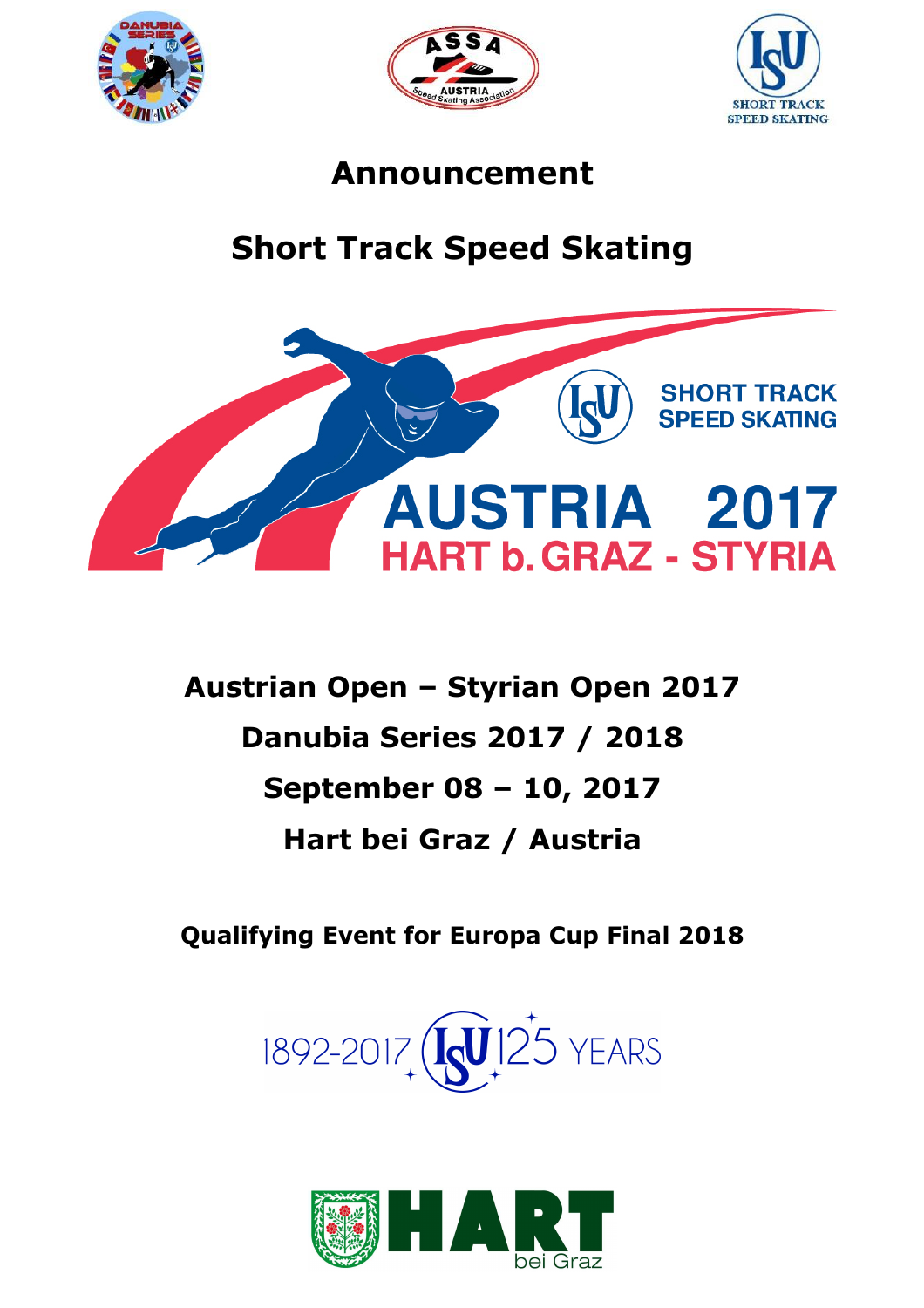





## Invitation

On behalf of the Austrian Speed Skating Association (ASSA) and the Organizing Committee we have the honour and pleasure to invite you to participate in the

#### Austrian Open – Styrian Open 2017 Qualifying Event for Europa Cup Final 2018 Short Track Speed Skating September 08 - 10, 2017 HART bei Graz, AUSTRIA

to be held at the indoor Icerink "Eishalle Hart bei Graz", Eisweg 1, A-8075, Hart bei Graz, Austria

## General Regulations

The Competition will be held in accordance with the 2016 Regulations of the International Skating Union, relevant ISU Communications and the Memorandum of the Danubia and Star Class Series 2017/2018.

## Participation

Participation in the Competition is only open to ISU members and affiliated clubs. Entries can be made only through the respective members.

## Categories, Age Groups (Rule 108) and Distances

#### Austrian Open – Qualifying Event for Europa Cup Final 2018

| Category        | Age       | Ladies / Men - Distances / System |       |                      |           |
|-----------------|-----------|-----------------------------------|-------|----------------------|-----------|
| Ladies /<br>Men | 19 plus   | 1500 m                            | 500 m | $1000 \; \mathrm{m}$ | All Final |
| JUN A           | $17 - 18$ | 1500 m                            | 500 m | $1000 \; \mathrm{m}$ | All Final |
| JUN B           | $15 - 16$ | 1500 m                            | 500 m | $1000 \; \mathrm{m}$ | All Final |

#### Styrian Open – out of Danubia Series and out of the Qualifying Event for the Europa Cup Final 2018

| Category          | Age          | Ladies / Men - Distances / System |                     |                      |                       |
|-------------------|--------------|-----------------------------------|---------------------|----------------------|-----------------------|
| JUN C             | $13 - 14$    | 1500 m                            | $500 \; \mathrm{m}$ | $1000 \; \mathrm{m}$ | Knock out / All Final |
| JUN D             | $10 - 12$    | $1000 \; m$                       | $500 \; \text{m}$   | 777 m                | Knock out / All Final |
| Relay Seniors     | 15 plus      | 3000 m / 5000<br>m                | 4 skaters per team  |                      | time ranking          |
| Relay JUN $D - C$ | $ $ up to 14 | $2000 \; \text{m}$                | 3 skaters per team  |                      | time ranking          |

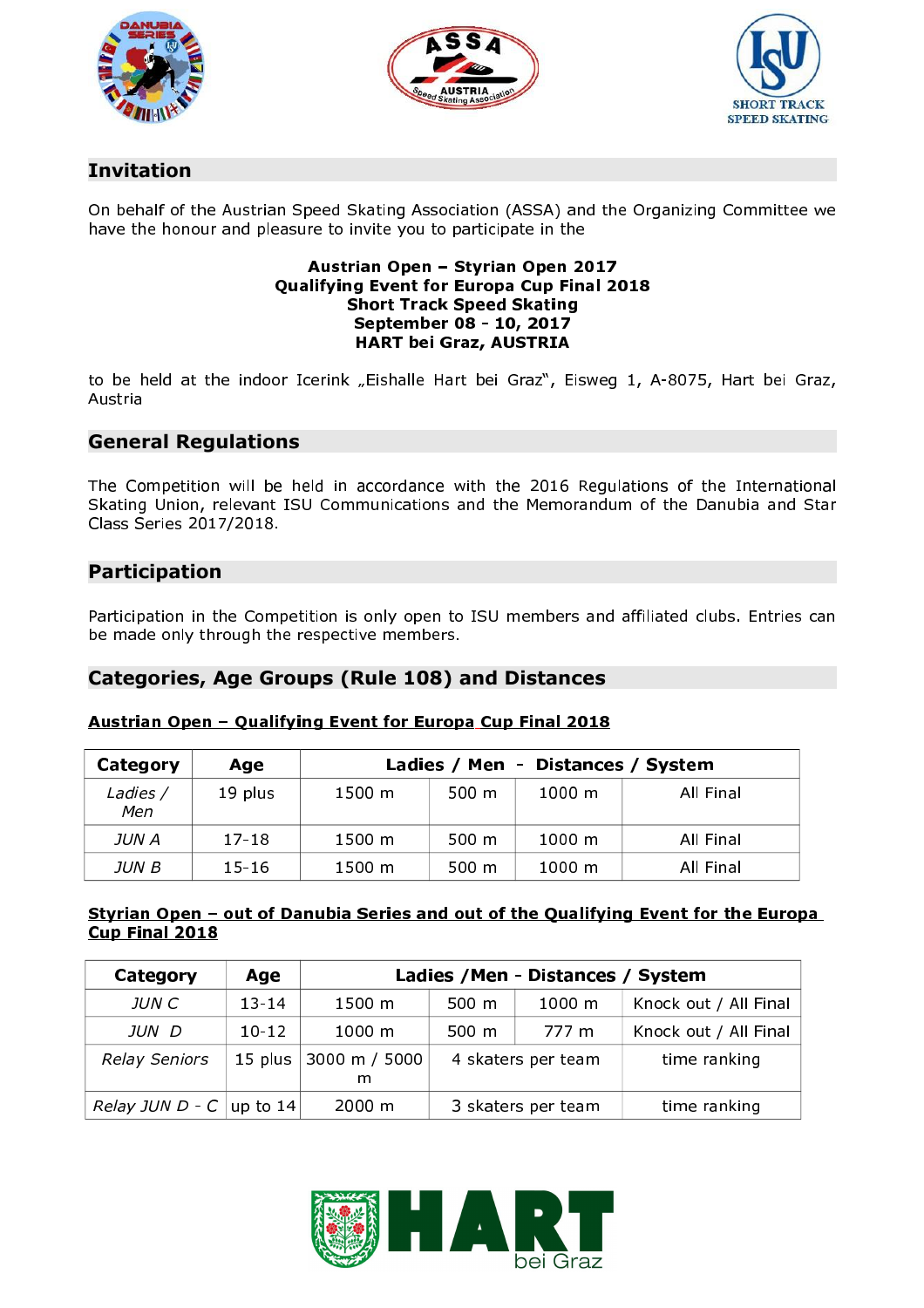





## Preliminary Program\*

|                                     | September 07 (Thursday) Opening Meeting at the Official<br>Hotel | 20:00           |
|-------------------------------------|------------------------------------------------------------------|-----------------|
| September 08 (Friday)               | Competition                                                      | $08.00 - 19.30$ |
| September 09 (Saturday) Competition |                                                                  | $08.00 - 19.30$ |
| September 10 (Sunday)               | Competition / Awarding Ceremony                                  | $08:00 - 15:30$ |

\* On Friday and Saturday the program may be divided into two parts, depending on the number of entries.

The program is tentative and subject to change by the organizing committee. A more detailed program will be published on www.shorttracklive.info in the week before the competition. No training sessions will be provided on Thursday.

## Track Conditions & Rink Dimensions

The Icerink of Hart bei Graz has an artificially refrigerated indoor ice surface of 30×60 meters. Protective padding covers the boards in accordance with Rule 280, paragraph 5 and the respective ISU Communications. The tracks are in accordance with Rule 280, paragraph 1 – 4.

## Conditions of Contest

The individual competition is an All Round competition. All Final System and optional Knock out System is used as qualification procedure. The make up of races will be made according to Rule 296 3 c), 4, 5 and 6. Final points (34,21,13,8,5,3,2,1) will be awarded in the Final-A and Final-B considering Racing Rule 297.

## Entries

Entries must be made according to Paragraph 4 of the Memorandum as follows, and done only electronically via www.shorttracklive.info :

Individual entries: each ISU Member and/or their Clubs has the right to enter skaters without limitation according to ISU Regulations.

Relay entries: each ISU Member and/or their Clubs has the right to enter one team per category. Relay members must have participated in the individual events.

Each skater has the right to start individually in his/her respective or next higher age category. The skater is not allowed to change the category during the whole season.

#### Deadline of Entries and Hotel requests: August 16, 2017:

By this deadline it is required to submit:

- Name of Skaters and Team Members
- completely filled in hotel-, meal- and travel forms.

#### Final Entry: Changes and updates of the submitted data are possible until September 03, 2017.

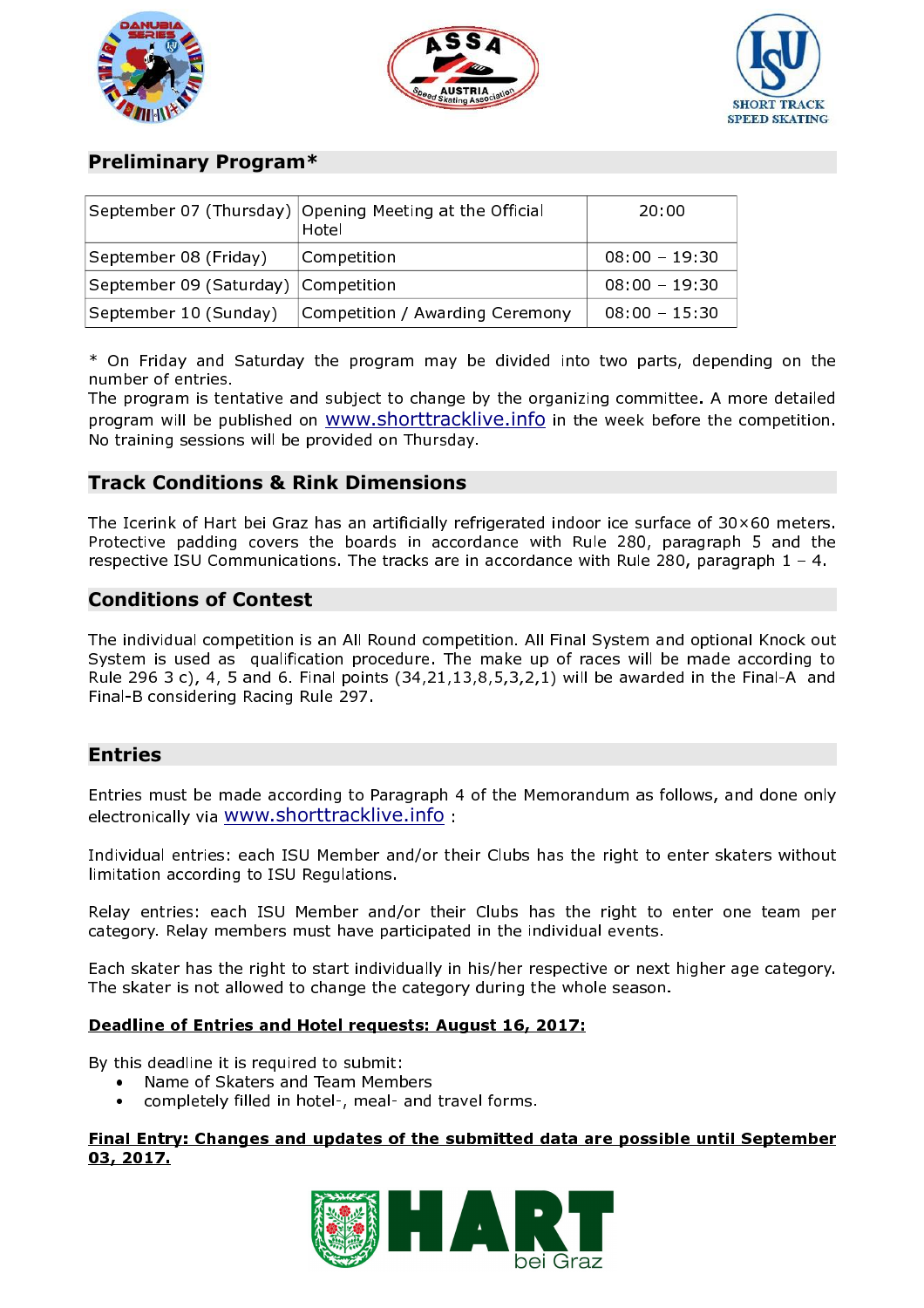





If necessary please contact the WEB-site-manager – hermann@filipic1.at – for help.

## Entry Fee:

Entry fee: 20 EUR per entered skater (based on the Final Entry). An invoice will be sent prior the start of the event. Payment must done before arrival per bank transfer (Austrian Law) otherwise the entries are not accepted.

Deposit for helmet covers and transponder 100 EUR p. member, which will be refunded at the end of the competition on returning the cover and transponders.

## Awards

Medals will be awarded to the first three competitors in the individual event. Recognitions will be awarded to the first three relay teams.

## Citizenship / Residence Requirements and Clearance Procedure

In accordance with Rule 109 of ISU Regulations and the current ISU communication, all skaters who do not have the nationality of the Member by which they have been entered or who, although having such nationality, have in the past represented another Member, must produce an ISU Clearance Certificate.

## Liability and Medical Insurance

In accordance with Rule 119 of the ISU General Regulations, the ISU, the Austrian Speed Skating Association and the Organizing Committee assume no responsibility for or liability with respect to bodily or personal injury or property damage incurred in connection with the competition. Each Member is solely responsible for providing insurance (medical and accident) coverage for their athletes.

## The Organizing Committee

All hotel reservation as well as other inquiries should addressed as soon as possible to:

Mr. Hermann Filipic hermann@filipic1.at 0043 660 6162268

## Accommodation and Meals

All meals and lodging expenses are the sole responsibility of the participating members. An invoice will be sent prior the start of the event. Payment must done before arrival per bank transfer (Austrian Law) otherwise the entries are not accepted .

The Organizing Committee will offer accommodation with full board for team members (athletes and team officials) only in the official hotel at the following special price:

105 EUR per person / 3 nights\* (3 nights, full board: breakfast, lunch-snack, dinner international food, free wifi, free parking), starting on Thursday with dinner and ending with lunch-snack on Sunday on double and triple bed basis (Standard Rooms).

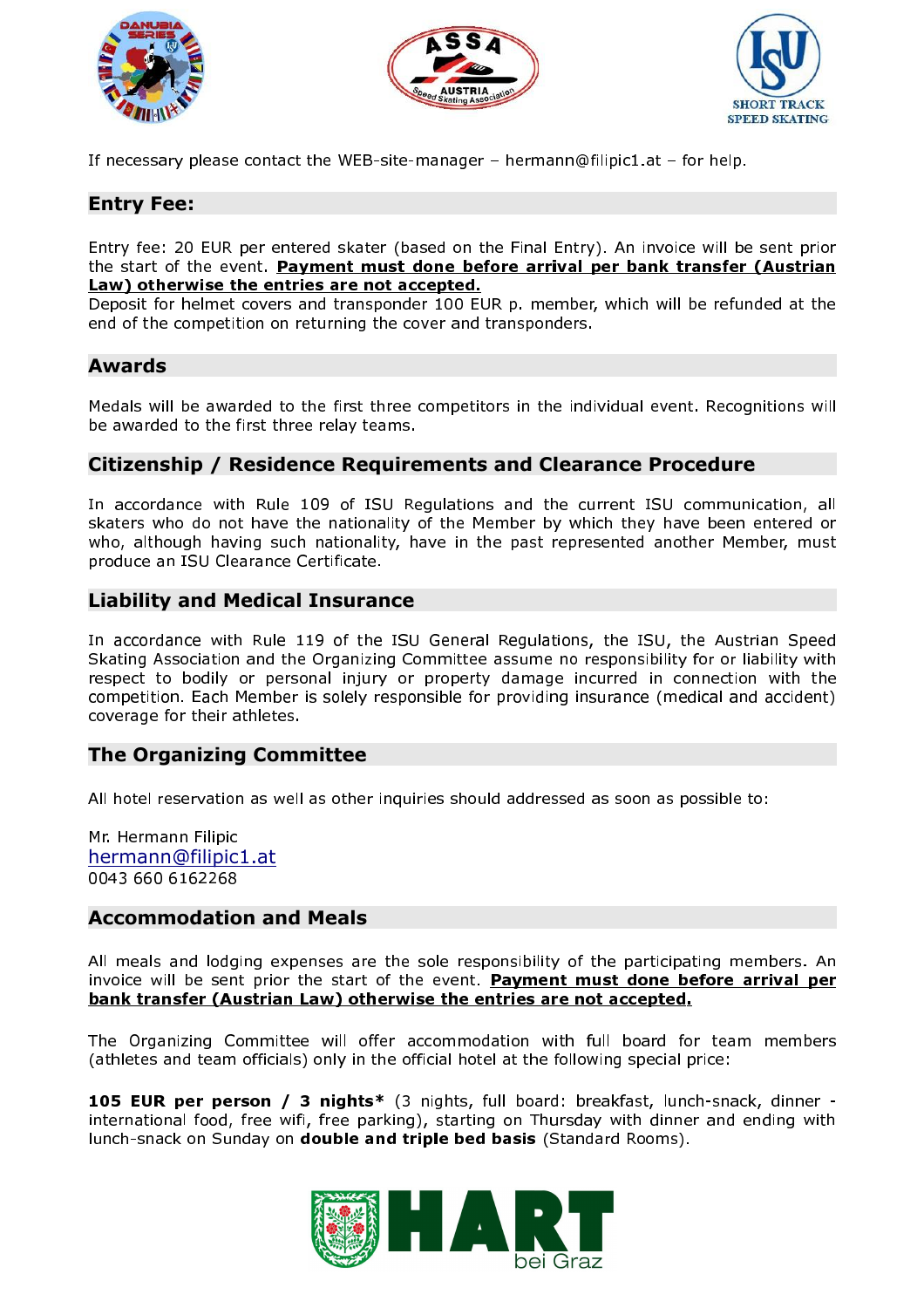





Single room supplement (single rooms only in exceptional cases): **60 Euros / 3 nights** 

- \* This special price is based on following conditions:
	- as long as rooms are available (first come, first serve basis)
	- optimized breakdown of rooms by the organizer based on two, and three people sharing
	- Lunch-Snack will be served in the icerink.
	- reservation must be made until August 16, 2017 (after this date, the rest of the rooms will go back to the hotel reservation system).

Reservation for the official hotel are only possible through the Organizing Committee and must be made by e-mail - absolut deadline is August 16, 2017.

## Official Hotel

#### OEKOTEL Kalsdorf/Graz

Forsterstrasse 70

A-8401 Kalsdorf bei Graz, Austria

Tel.: +43 594 594 50

Fax: +43 594 594 55

www.oekotel.com

kalsdorf@oekotel.com

Lake for bathing nearby 2 min walking

Hotel requirements must be communicated via e-mail to the Organizing Committee as soon as possible, but not later than August 16 , 2017.

Location: 18 minutes drive from hotel to the icerink. No public transport.

## Ice Rink Location

STADION Hart bei Graz Eisweg 1, A-8075

Free parking

## Transportation

The Organizing Committee will provide airport-/train- and busstation-transfer for all teams between Graz and the official Hotel and back for free; no shuttle service between Official Hotel and ice rink. For teams arrived by plane, bus, train a shuttle service can be organized. Expenses are the sole responsibility of the participating members. Airport-transfer between Vienna and Graz: https://www.flixbus.at/